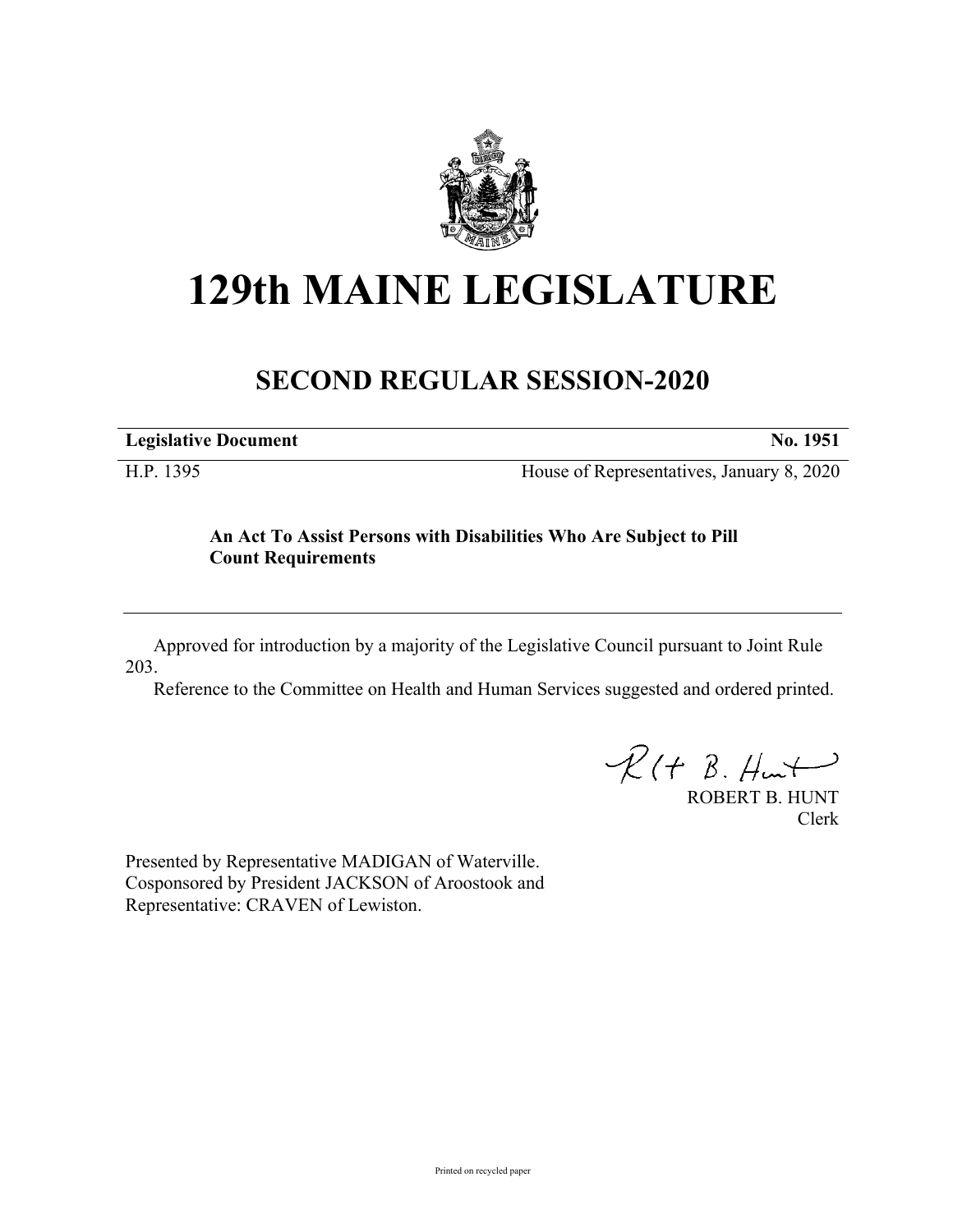### **Be it enacted by the People of the State of Maine as follows:**

 **Sec. 1. 32 MRSA §2210, sub-§6,** as enacted by PL 2017, c. 186, §1, is amended to read:

 **6. Opioid medication policy.** No later than January 1, 2018, a A health care entity that includes an individual licensed under this chapter whose scope of practice includes prescribing opioid medication must have in place an opioid medication prescribing policy that applies to all prescribers of opioid medications employed by the entity. The policy must include, but is not limited to, procedures and practices related to risk assessment, informed consent and counseling on the risk of opioid use. Procedures established under the policy must provide accommodations for patients with disabilities who are subject to 11 pill count requirements. For the purposes of this subsection, "health care entity" has the same meaning as in Title 22, section 1718-B, subsection 1, paragraph B.

 **Sec. 2. 32 MRSA §2600-C, sub-§6,** as enacted by PL 2017, c. 186, §2, is amended to read:

 **6. Opioid medication policy.** No later than January 1, 2018, a A health care entity that includes an individual licensed under this chapter whose scope of practice includes prescribing opioid medication must have in place an opioid medication prescribing policy that applies to all prescribers of opioid medications employed by the entity. The policy must include, but is not limited to, procedures and practices related to risk assessment, informed consent and counseling on the risk of opioid use. Procedures established under the policy must provide accommodations for patients with disabilities who are subject to 22 pill count requirements. For the purposes of this subsection, "health care entity" has the same meaning as in Title 22, section 1718-B, subsection 1, paragraph B.

 **Sec. 3. 32 MRSA §3300-F, sub-§6,** as enacted by PL 2017, c. 186, §3, is amended to read:

**6. Opioid medication policy.** No later than January 1, 2018, a A health care entity that includes an individual licensed under this chapter whose scope of practice includes prescribing opioid medication must have in place an opioid medication prescribing policy that applies to all prescribers of opioid medications employed by the entity. The policy must include, but is not limited to, procedures and practices related to risk assessment, informed consent and counseling on the risk of opioid use. Procedures established under the policy must provide accommodations for patients with disabilities who are subject to pill count requirements. For the purposes of this subsection, "health care entity" has the same meaning as in Title 22, section 1718-B, subsection 1, paragraph B.

 **Sec. 4. 32 MRSA §3657, sub-§6,** as enacted by PL 2017, c. 186, §4, is amended to read:

 **6. Opioid medication policy.** No later than January 1, 2018, a A health care entity that includes an individual licensed under this chapter whose scope of practice includes prescribing opioid medication must have in place an opioid medication prescribing policy that applies to all prescribers of opioid medications employed by the entity. The policy